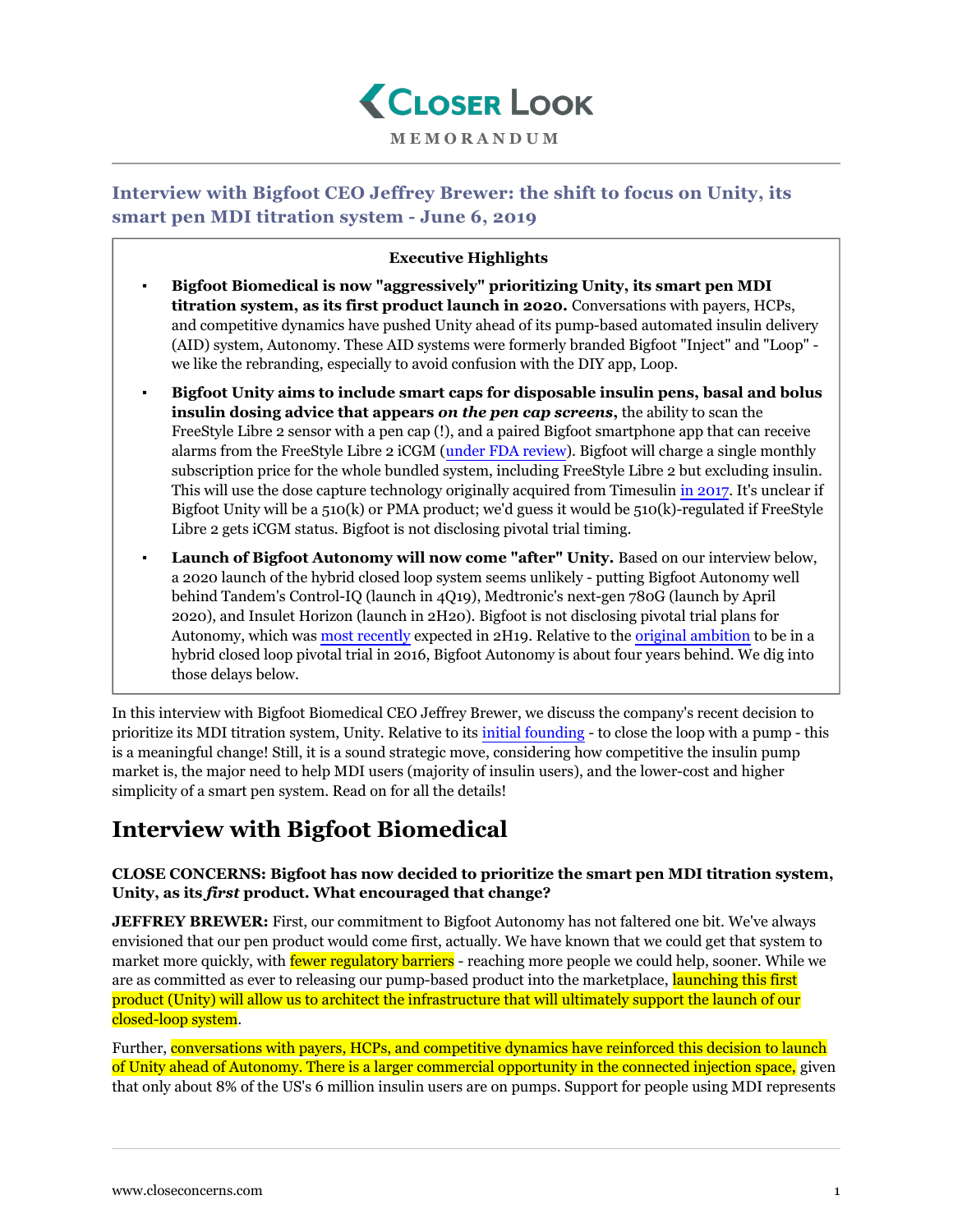a large unmet need that's going to empower us to create a sustainable business and help more people than our pump product alone.

For med tech companies to succeed where others have failed, they have to be willing to offer more than just advanced insulin pump technologies. They must reimagine the entire service architecture that delivers therapy with payment model innovation, subscription supply management, firmware and over-the-air upgradeability, and rethinking how people are onboarded, trained, and supported on therapies. Payer organizations and health care providers with whom we've spoken are very excited about this particular offering and what it could mean for their populations.

We intend to launch Bigfoot Unity next year (2020), and we're supporting that launch in an aggressive fashion. Bigfoot Autonomy will follow after the 2020 launch of Bigfoot Unity. We're not currently giving details on the exact timing of that launch, but we are confident that Bigfoot Unity will provide a solid platform and proof-of-concept for the entire business model.

Our mission has always been to free people with diabetes to live the lives they choose, regardless of how they take their insulin, as well as offer solutions that could serve a wide variety of healthcare delivery structures, clinicians, and payers.

#### **CLOSE CONCERNS: Skeptics might note that Bigfoot's timelines keep getting pushed back years later in some cases. What is misunderstood about that?**

**JEFFREY BREWER:** Both the regulatory landscape and the insulin pump market have changed dramatically since our first clinical trial was completed in 2016. We're excited to see FDA leading the way in terms of new classifications for devices and systems in our space and look forward to exploring the ways in which we will fit into that paradigm. We've seen some companies evolve to meet the new challenges and others that have failed to change along with it. We're building a company from the ground up, and we are building in flexibility to respond to the changing landscape while still enabling us to deliver the best solutions for people with diabetes and the overwhelmed health care providers and insurance payers who serve them.

#### **CLOSE CONCERNS Can you share any other product design details on Unity? How is Bigfoot thinking about this new category - closing the loop for injection users?**

**JEFFREY BREWER:** We're handcuffed with sharing too many product details at this point. We need to be mindful of regulatory guidance on making product claims as we are getting closer to submission. However, we can say that our system's workflow is designed to work around the needs of an MDI user. We've done extensive research on the needs of users, their health care providers, and insurance payers about the pain points around today's injection therapies. We are confident that our design will address much of what we've heard. The responses we've gotten to our system design thus far have been highly encouraging, and we can't wait to put this in our community's hands. We're all very excited about setting the bar in this new category.

#### **CLOSE CONCERNS: What will set Unity apart from other smart pen systems (e.g., Companion Medical, Novo Nordisk, Lilly)? What is misunderstood about this category?**

**JEFFREY BREWER:** Many of the systems coming to market are digital dosing logbooks with the intent to provide data for health care providers. We are focused on providing a more robust and delightful user experience for pen users, providing users with a real-time partner in their diabetes self-management, with sensor-augmentation, a supply management auto-fulfillment model, and an intense focus on user experience.

#### **CLOSE CONCERNS: What about the large basal-only type 2 diabetes market? At [Friends for](https://www.closeconcerns.com/knowledgebase/r/656a1658) [Life last year,](https://www.closeconcerns.com/knowledgebase/r/656a1658) you shared a whole planned pipeline across the insulin therapy continuum. Is that still the plan?**

**JEFFREY BREWER:** Yes - Bigfoot Unity will initially support MDI therapy, with caps for both long-acting and rapid-acting insulin pens. Bigfoot Unity Basal will come shortly after for those who use only long-acting insulins.

**CLOSE CONCERNS: When Unity and Autonomy are both on the market, Bigfoot will have two automated insulin dosing systems - likely with quite different cost profiles. We'd assume the**